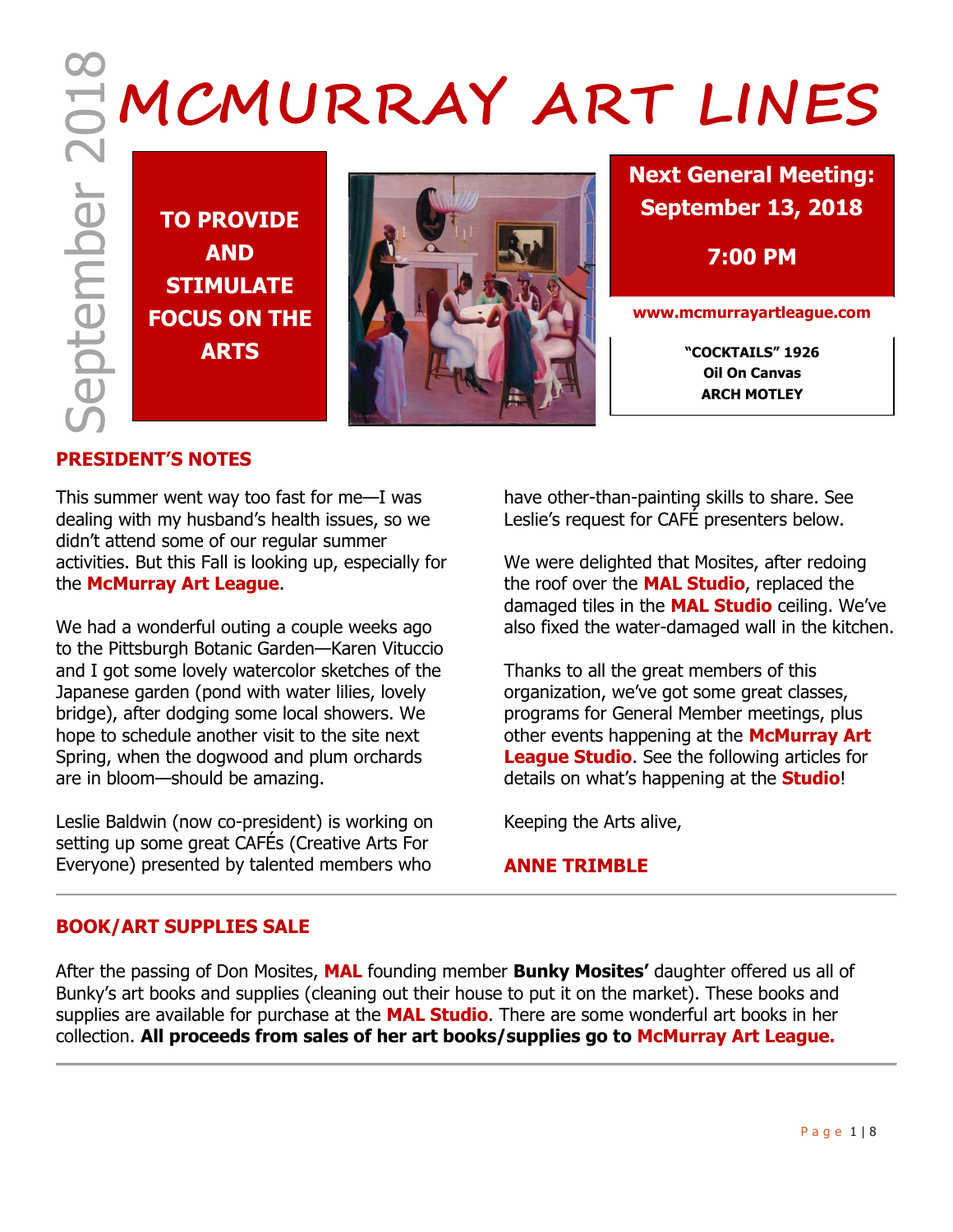## **UPCOMING PROGRAMS**

At the recent **MAL Board Meeting**, we decided we wanted to add more social events than we've held in the past years. So we've scheduled the following so far:

- **October 16, 5:30 pm - 8:00 pm: Lush Brush** (paint cards for **MAL** sales)
- **December 1, 2018, 11:00 am - 5:00 pm: Holiday Market/Studio Reception from 3:00 pm - 5:00 pm**
- **December 10, 2018, 11:00 am - 2:00 pm: Jingle Mingle (Holiday Potluck)**

Details on all these events coming soon!

## **NOTICE**

**If you have information you want to share with MAL members, please submit your article to our President, Anne Trimble with a copy to the newsletter coordinator, Paul Rebholz at**  [newsletter@mcmurrayartleague.com](mailto:newsletter@mcmurrayartleague.com)**. Please turn in your info by Thursday (or Friday if you choose) after the Board Meeting to be printed in the next newsletter.**

## **BYLAW/POLICY CHANGES**

#### **Bylaws**

#### Article 3. MEMBERSHIP

1. Membership in the League is open to any adult or full-time high school or college student in the area who is interested in the above objectives.

#### Article 7. COMMITTEE CHAIRS AND THEIR DUTIES

1. Committee Chairpersons shall be appointed by the President as required and approved by the general membership.

#### Article 10. DISPOSITION OF FUNDS AND PROPERTY UPON DISSOLUTION

1. Upon dissolution of the organization, the Board of Directors or governing staff shall, after paying or making provision for all the payment of all the liabilities of the organization, dispose of all the assets of the organization in such manner, or to such organization(s) organized and operated exclusively for charitable, educational or visual arts purposes, as the Board of Directors or governing staff shall determine. (Striking the limitation that our assets be disposed of to only a 501(c)3 organization.)

#### **Policies**

2. Fall Show (We have removed item 2. b. which is regarding the Fall Memorial Recognition Award in memory of a loved one, and has had little use in recent years but causes difficulties for the show chair and Treasurer.)

## **JAN PINI**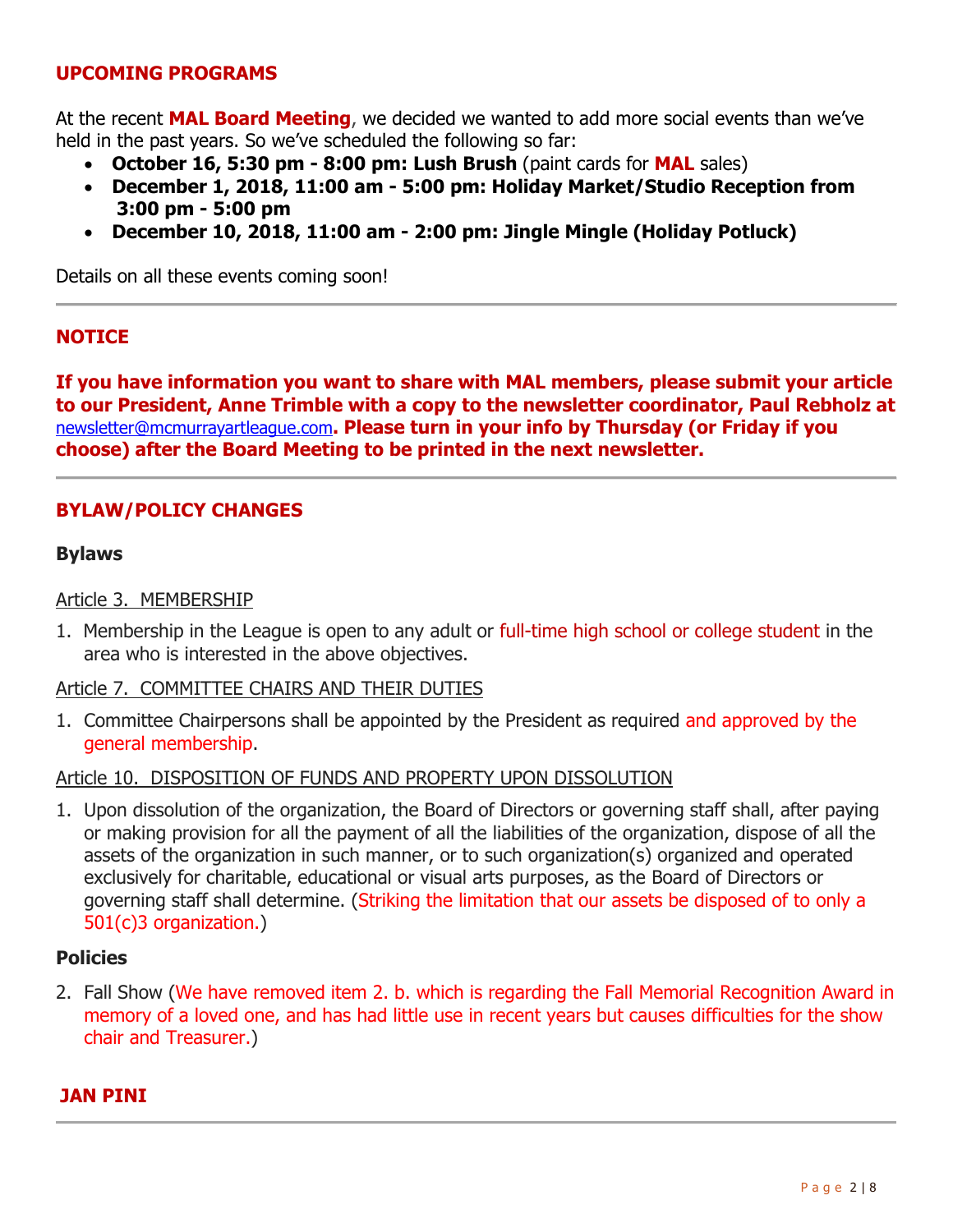## **UPCOMING CLASSES**

| <b>Date</b>   | <b>Class</b>                                      | <b>Time</b> | Members    | Non-<br><b>Members</b> |
|---------------|---------------------------------------------------|-------------|------------|------------------------|
| Sept. 11, 12  | <b>Darlene Sanders, Collage</b>                   | 10:00-4:00  | $$40$ /day | \$45/day               |
| Sept. 19, 26  | Jim Sulkowski, Oil                                | 10:00-4:00  | $$40$ /day | $$45$ /day             |
| Oct 3, 10, 17 | <b>Sue Levy, Beginner-Intermediate Watercolor</b> | 10:00-2:00  | \$30/Day   | \$35/day               |
|               | Oct. 11, 18, 25 Christine Swann, Pastel Portraits | 10:00-4:00  | $$45$ /day | \$50/day               |
| Nov. 7, 14    | <b>Ron Thurston, Watercolor</b>                   | 10:00-4:00  | \$40/day   | \$45/day               |

If you have any questions about class content, contact the Class Coordinator, Fred Kunz at 412-831- 9992 or [classcoordinator@mcmurrayartleague.com](mailto:classcoordinator@mcmurrayartleague.com) . You can **register** for classes on the **McMurray Art League Website** [mcmurrayartleague.com:](http://mcmurrayartleague.com/) Click **[Events](https://www.mcmurrayartleague.com/page-1498580)** in the menu, then click **Register**.

**OR**

You can notify the Class Registrar, Jean Kunz: [classregistrar@mcmurrayartleague.com](mailto:classregistrar@mcmurrayartleague.com) or 412-831-9992, and ask to be placed on the class list for the classes and dates desired.

You can pay online or mail a check made out to **McMurray Art League** for the cost of the classes to the class registrar: Jean Kunz, 1818 Kent Rd., Pittsburgh, PA 15241. In the Memo section of your check, note which instructor, classes, and dates the check covers. You will receive an email confirmation for your registration.

**Note:** We **NEED** your participation in these classes--we've already had to cancel one series due to low registration. We need these classes to help sustain our league, foster growth, and increase skills among our members.

## **CONFIRMED MEETING DATES FOR 2018/2019**

**Note that the Board meetings this year are sometimes scheduled for the FOURTH Monday; we wanted to put enough time between the General Meetings and Board Meetings.**

| <b>Board Meetings 2:00 PM</b> | <b>General Meetings</b>    | <b>Presenter</b>                    |  |
|-------------------------------|----------------------------|-------------------------------------|--|
| September 24, 2018            | September 13, 2018 7:00 PM | Heather Hertzenrater - Oil          |  |
|                               |                            | paint, specializing in reflections; |  |
|                               |                            | and a giveaway from Dick Blick.     |  |
| October 22, 2018              | October 11, 2018 7:00 PM   | Kathy Mazur                         |  |
| November 19, 2018             | November 08, 2018 7:00 PM  | Suzanne Werdner                     |  |
| January 21, 2019              |                            |                                     |  |
| February 25, 2019             | February 14, 2019 2:00 PM  | <b>William Rock</b>                 |  |
| March 25, 2019                | March 14, 2019 2:00 PM     | Elizabeth Castonguay                |  |
| April 22, 2019                | April 11, 2019 7:00 PM     | Michael Schiavone                   |  |
| May 20, 2019                  | May 09, 2019 7:00 PM       |                                     |  |

## **ANNE TRIMBLE/BETTY ROSEBOROUGH**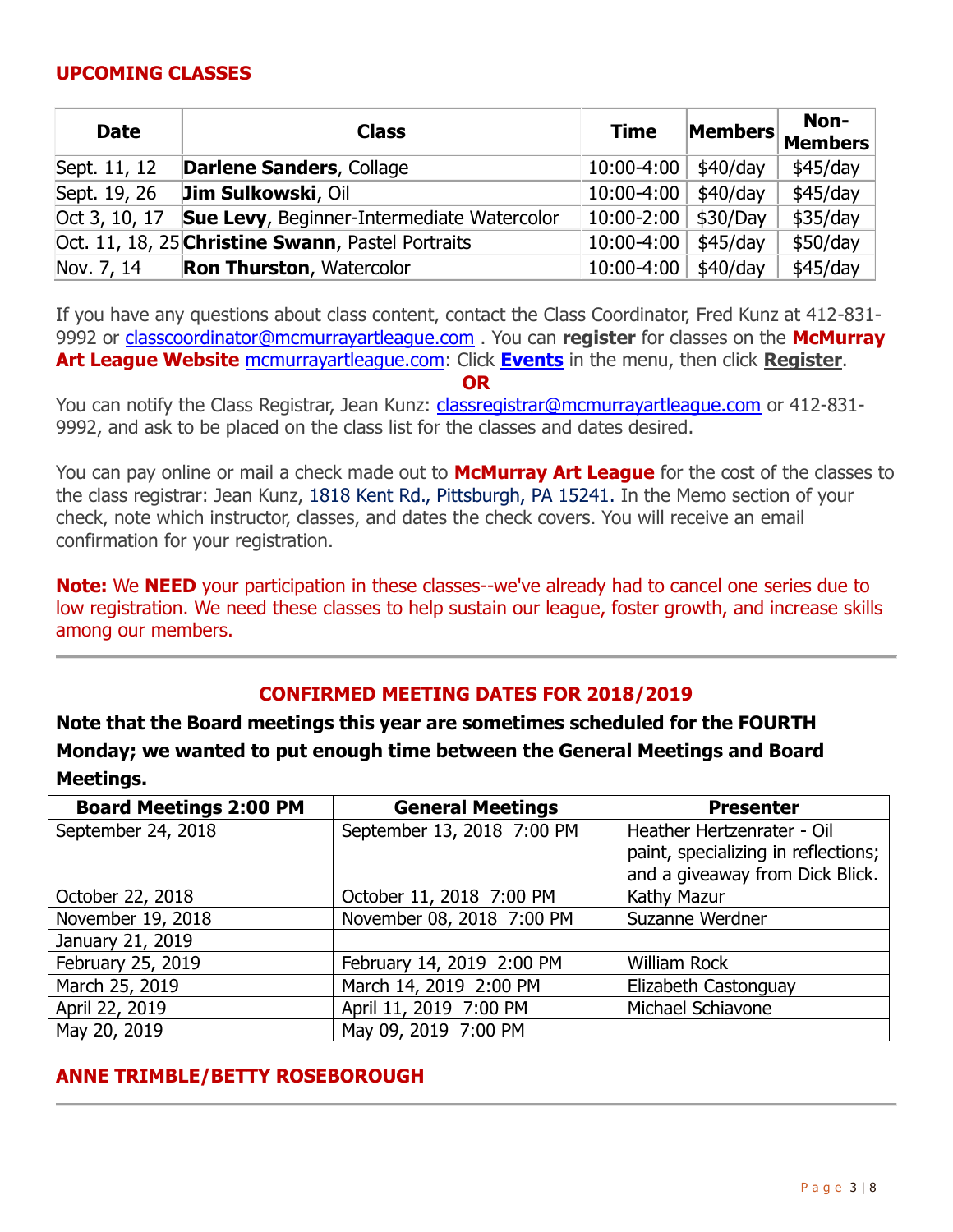# **CAFÉ (Creative Arts for Everyone) MAL MEMBERS ONLY OPPORTUNITY**

If you have a craft, hobby, interesting video or life experience to share with fellow **MAL** members, schedule a **CAFÉ** presentation. For just a \$3 studio fee (to defray the cost of utilities) and cost of materials (if applicable), **MAL** member attendees can experience what fellow **MAL** presenters have to offer! To schedule a **CAFÉ** presentation, contact Leslie Baldwin at [vicepresident@mcmurrayartleague.com](mailto:vicepresident@mcmurrayartleague.com) or (412) 720-7380.

## **LESLIE BALDWIN**

#### **SEPTEMBER 2018 STUDIO SHOW – What Makes Me Happy!**

It's that time again! Please join us for the next **MAL Studio Show** titled ―**What Makes Me Happy**", which will be hung on Tuesday, September 18 and taken down on Thursday, December 6. Feel free to interpret the title of the show, "**What Makes Me Happy**", to mean **anything** that makes you happy - breakfast, flowers, animals, landscapes or people.

Drop off your work at the studio from 5:00 – 6:00 PM on September 18. Pick up of work in the current show "**Summertime Fun**" is on the same day and same time. If you're not able to drop off work then, please contact Co-Chairs Michalina Pendzich or Linda Saksa to arrange an alternate drop off time. Work in this show should be framed and ready to hang. Every artist can enter up to 3 pieces.

Please register online or email Linda for the show and send tag information (title, medium and price) to Linda Saksa, [saxa@msn.com](mailto:saxa@msn.com) or Michalina Pendzich, [mpendzich54@yahoo.com](mailto:mpendzich54@yahoo.com) by Wednesday, September 13 the day of our first general meeting of the 2018-2019 year (general meeting is September 13 at 7pm).

We are looking forward to a great start to the new year, hoping that you'll take part in the show and share your work with other members. This show will run until Thursday, November 29, when it will be taken down and the November Show will be hung. Future show dates and themes are to be determined.

# **LINDA SAKSA AND MICHALINA PENDZICH**

#### **OTHER ART LEAGUE NEWS**

**Pittsburgh Watercolor Society** presents a 4-day workshop with instructor CAROL CARTER on September 24-27, 2018, Monday - Thursday (Demonstration on Sunday, September 23rd, 1:00 PM). Classes are held at Andrew Carnegie Free Library & Music Hall, 300 Beechwood Avenue Carnegie, PA 15106. (FREE PARKING, and easily accessible from I-79, I-376, 22-30). The cost is \$375 for members of Pittsburgh Watercolor Society, and \$400 for non-members. For links to payment instructions (by PayPal or check), Carol Carter's Website, supplies list, and area accommodations, click on this link: <https://pittsburghwatercolorsociety.com/event-2883908> or for additional information call Leslie Baldwin (412) 720-7380.

#### **LESLIE BALDWIN**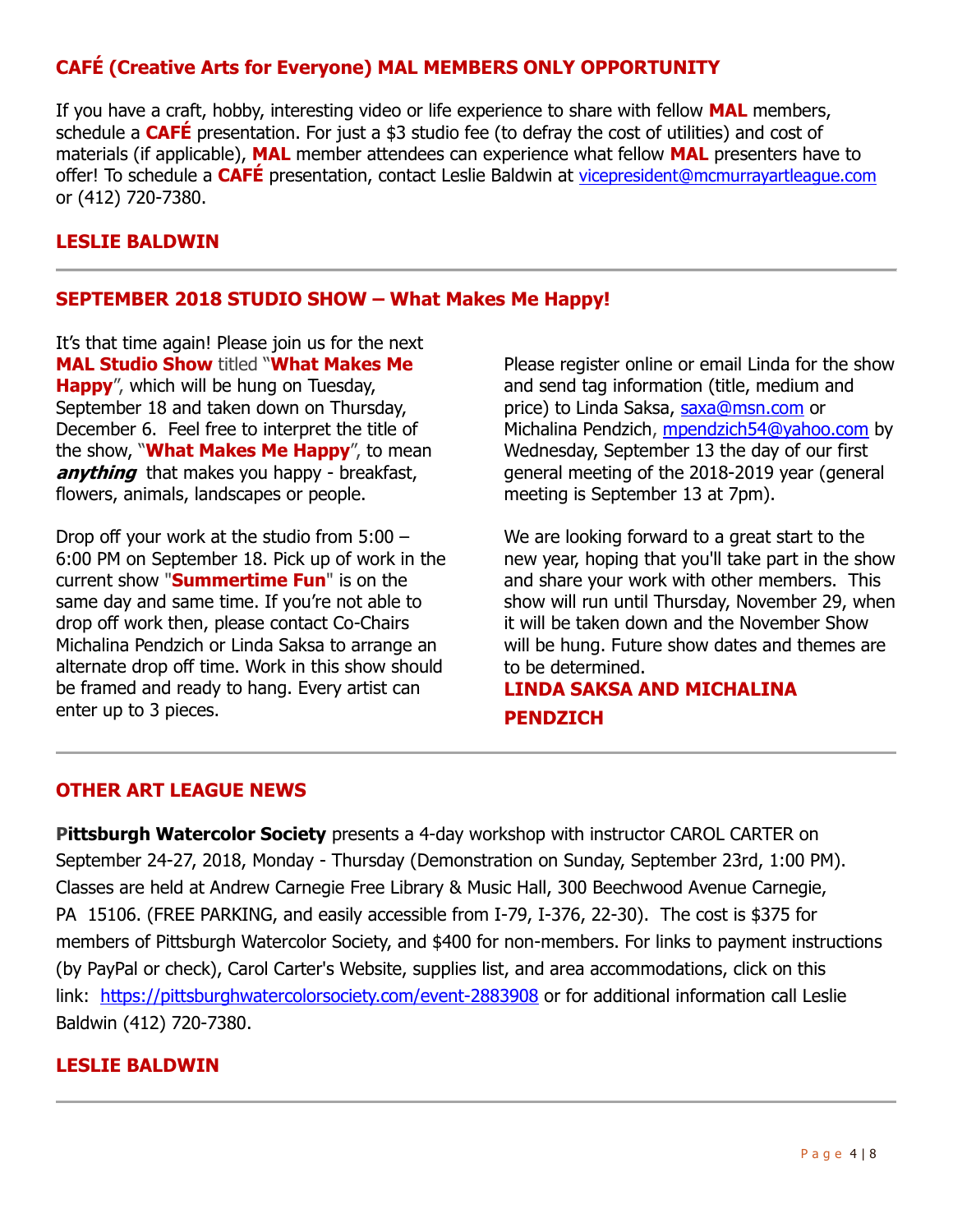## **FALL ART SHOW – GALLERIA OF MT LEBANON**

### **Show Dates October 5-14, 2018**

The registration link is open on our website, please note the information in the prospectus, especially **re** painting sizes. Volunteers are needed to make this a success for all. I will be asking for commitments at the Sept. 13<sup>th</sup> meeting, also for sitting times selection.

Contact: Betty Roseborough [erosie5@aol.com.](mailto:erosie5@aol.com)

| <b>Important Dates</b>              |                              |  |
|-------------------------------------|------------------------------|--|
| Registration online or postmark:    | Friday, September 21         |  |
| Screen setup no artwork (Galleria): | Thursday, October 4, 9-11 PM |  |
| Drop off work (Galleria):           | Friday, October 5, 7-9 AM    |  |
| Reception:                          | Saturday October 6, 6-8 PM   |  |
| People's Choice voting cut-off:     | Thursday, October 11, 8 PM   |  |
| Show takedown:                      | Sunday, October 14, 5-7 PM   |  |

**MAL Standards** do not allow a piece to be displayed in a spring or fall show if it has already been displayed in another **MAL** spring or fall show. For a list of pieces in previous spring and fall shows, click **[here](https://www.mcmurrayartleague.com/Past-Exhibits)**. The prospectus and other documents can be located on the **MAL Website**  <https://www.mcmurrayartleague.com/Exhibits.>

### **JAN PINI**

## **OPEN STUDI0 - Fridays from 10:00 AM to 2:00 PM.**

Okay, everyone, time to get back to work! Fall is literally just around the corner. **Open Studio** is the perfect place to commit yourselves to four uninterrupted hours every week on your new project for the fall show. Do you think you can do that at home? No.

The neighbor stops by for sugar and a chat...

The phone rings, Iowa calling with a deal on burial plots...

The commode backs up...

The dog pukes on your new bedspread...and on and on. Trust me, the only perk to painting at home is that you can do it in your pajamas!

So that's settled. We'll see you Friday at the studio. And, sure, wear your pajamas if you want...we don't mind.

You can reach me at: [klvituccio@gmail.com](mailto:klvituccio@gmail.com) 412-835-1124 412-860-9049

## **KAREN VITUCCIO**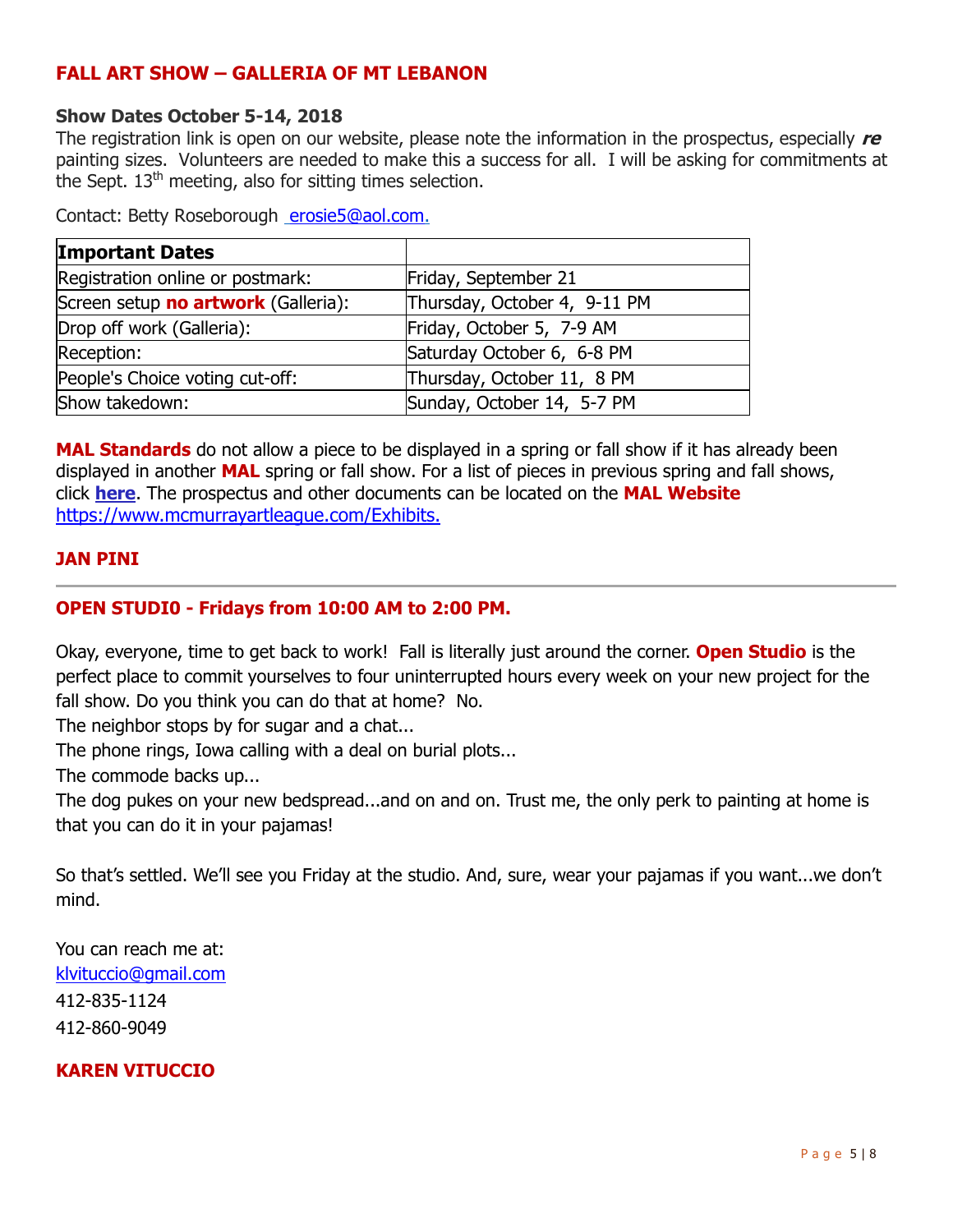## **PETERS TOWNSIP LIBRARY EXHIBIT**

Our family moved to Peters Township way back in 1994, before the current library building existed. Back then, and over the years, each time I visited the library I would enjoy **McMurray Art League's**  exhibit. Once I joined the league around 2002, I helped Carol Randolph hang the shows at the library. We filled walls both upstairs and downstairs in the "new library." For a number of years Shirley Williams oversaw the library show. She lovingly printed brochures for each show. A few years ago, when Shirley was ready to give up that job, I decided to take it on once again. By that time, our exhibit space was more limited, but we were still able to showcase artists' work. For many, many years library patrons have enjoyed viewing our members' art, and even sometimes purchasing pieces they could not live without.

The library is now in the process of renovating our current exhibit space. New bookshelves are being added to the space. The head librarian has assured us that **McMurray Art League** shows will continue to be a welcome addition to the library. I will let you know when we can resume library shows.

## **SANDY CONLEY**

## **STUDIO WINDOW EXHIBIT**

Thank you Joe LaNasa for the August **MAL Studio Window Exhibit** of your beautiful photos. We welcome Cheri Burnetti for the September **MALWindow Exhibit** thru October 31.

## **DARLA DUFFY**

#### **MAL MEMBER EXHIBIT**

Congratulations to Judy Richards who will be showing her watercolor paintings at the Frank Sarris Public Library in Canonsburg, PA. Judy had recently moved to Canonsburg from Texas and became a MAL member in 2018. Judy's exhibit will be showing from the last week of September through October. Be sure to stop by and check out the show.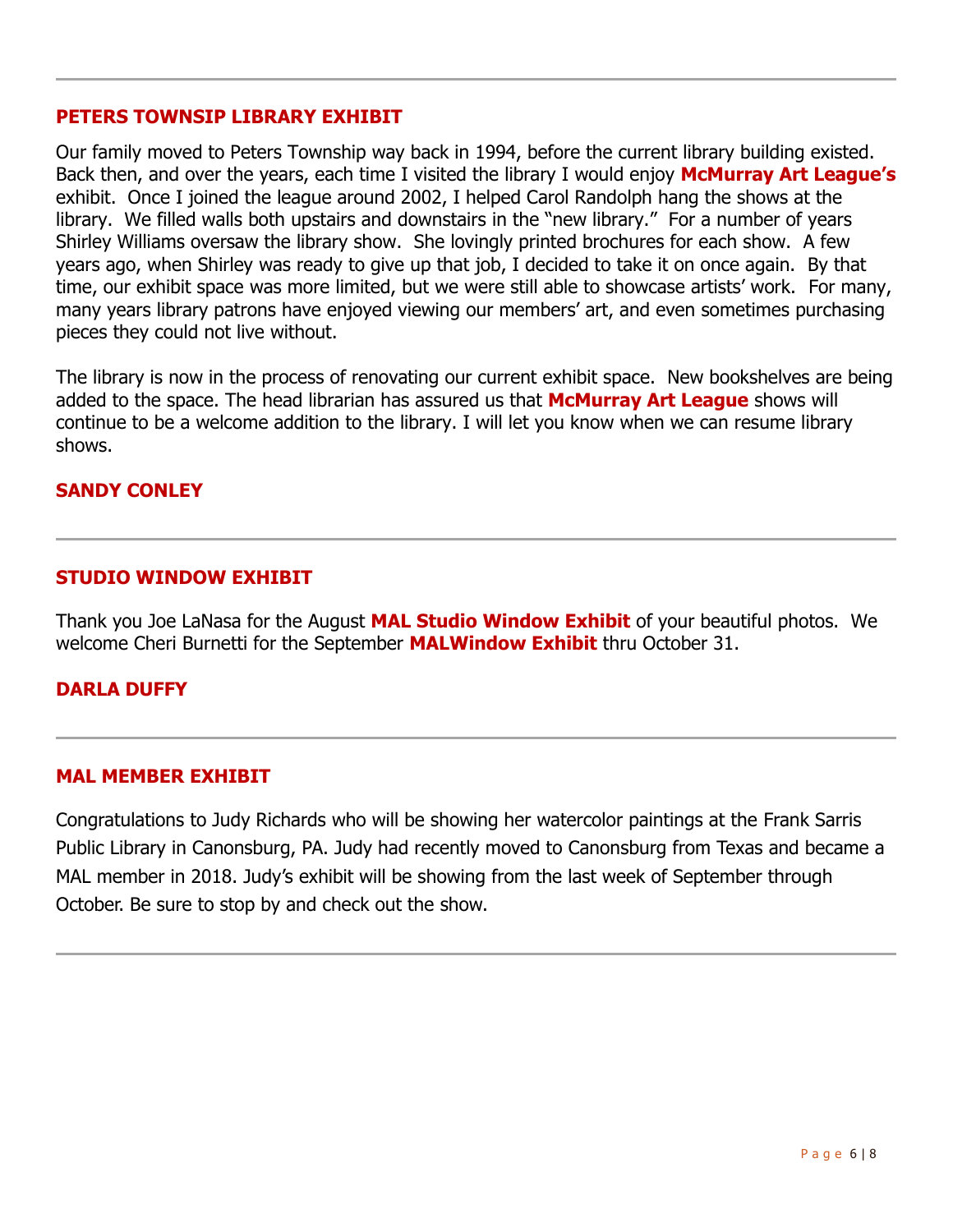

**"TWO HEADS" 1932 Oil on canvas Rudolf Wacker**

#### **THE McMURRAY ART LEAGUE**

Officers & Chairs – 2016 – 2017 **President:** Anne Trimble president@mcmurrayartleague.com **Vice-President:** Leslie Baldwin vicepresident@mcmurrayartleague.com **Recording Secretary:** Darlene Sanders darlenegsanders@yahoo.com **Corresponding Secretary:** Jeennie Nickolls jnickolls@yahoo.com **Treasurer:** Jan Pini treasurer@mcmurrayartleague.com Art League Liaison: Fran Marze FMarze@verizon.net **By-Laws:** Linda Saksa, Anne Trimble **Class Coordinator:** Fred Kunz classcoordinator@mcmurrayartleague.com **Class Registrar:** Jean Kunz classregistrar@mcmurrayartleague.com **Directory:** Leslie Baldwin vicepresident@mcmurrayartleague.com **Exhibit Chairs (Fall):** Betty Roseborough **erosie5@aol.com** / Open **Exhibit Chairs (Spring):**TBD Historian/Archivist: Paul Rebholz newsletter@mcmurrayartleague.com **Hospitality:** Nancy Hokaj nl.hokaj@gmail.com **Immediate Past President:** Linda Saksa **Membership:** Carol Aurin **Newsletter:** Paul Rebholz newsletter@mcmurrayartleague.com **Nominations:** Open **Open Studio:** Karen Vituccio **klvituccio@gmail.com Peters Twp. Library:** Sandy Conley **Program:** Betty Roseborough erosie5@aol.com **Publicity: Judy Ann DiGiacomo Scholarship:** Carol Aurin **Standards:** Karen Vituccio, Christy Osiecki, Jeennie Nichols, Judy Lauso (Alternate) **Studio Exhibits:** Michalina Pendzich, Linda Saksa **Studio Window: Darla Duffy Webmaster:** Jan Pini webmaster@mcmurrayartleague.com